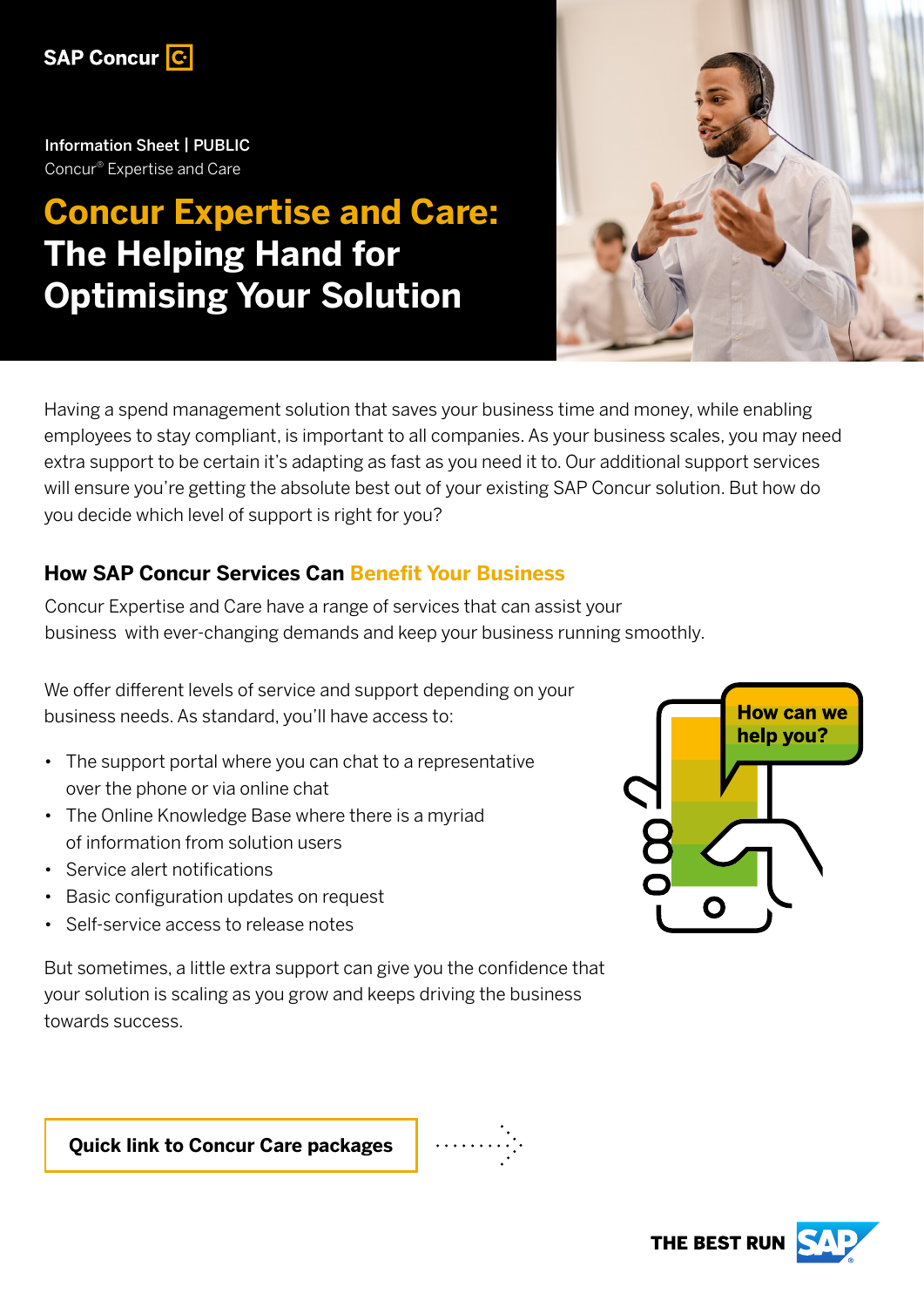

| <b>Business need</b>                                                                                                              | How we can help                                                                                                                                                                                                                                                                                                                      |
|-----------------------------------------------------------------------------------------------------------------------------------|--------------------------------------------------------------------------------------------------------------------------------------------------------------------------------------------------------------------------------------------------------------------------------------------------------------------------------------|
| Keep up with tax and regulatory changes<br>Reduce time spent updating your system<br>$\bullet$                                    | Managed Rate Administration maintains<br>and updates businesses' custom rate<br>configurations upon request.                                                                                                                                                                                                                         |
| A point of contact to help with small<br>configuration requests and issues                                                        | Concur Essential Care assists you with<br>any small configuration requests.<br>This service provides you with access to a<br>Service Coordinator who will be your main<br>point of contact for any system changes you<br>require.                                                                                                    |
| Keep track on the status of cases<br>Regular updates, particularly release notes<br>More user training when needed                | Concur Advanced Care provides you with an<br>Advanced Care Consultant to help optimise<br>your SAP Concur platform.<br>They will also be able to assist with training<br>for new Authorised Support Contacts and<br>you'll have regularly scheduled calls to better<br>understand the enhancements you can make<br>to your solution. |
| Expanding the solution across<br>a world-wide presence<br>Updating configuration settings<br>Falling behind with platform updates | Concur Select Care builds a success plan,<br>monitors KPIs and provides an issue log to<br>help you utilise the solution across your<br>whole business.<br>You'll also have access to a dedicated expert<br>who can assist you with any configuration<br>requests and you'll receive tailored reviews<br>of upcoming release notes.  |

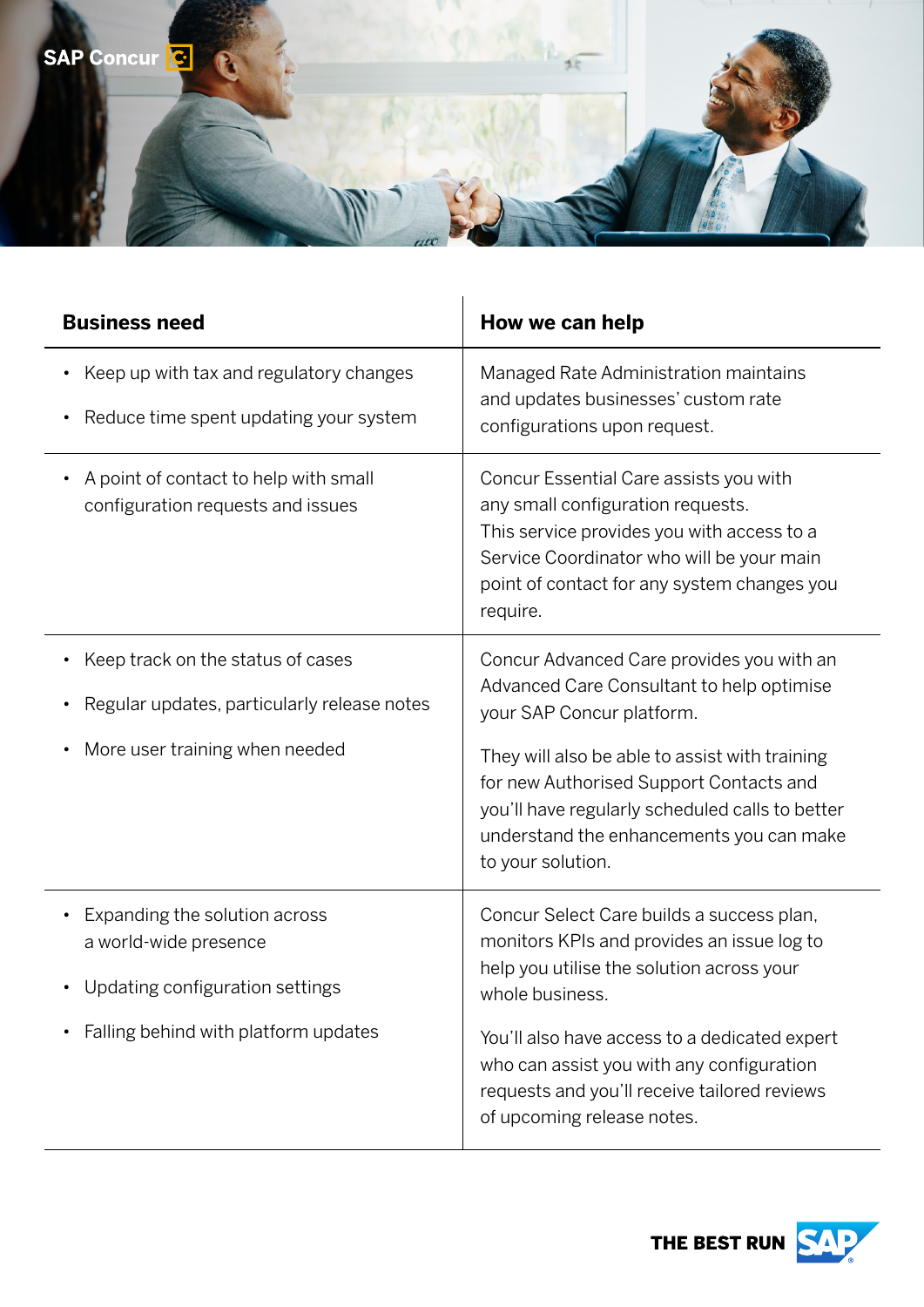

#### <span id="page-2-0"></span>**Concur Essential Care**

Our Concur Care packages boast personalised support and assistance with your solution. The Concur Essential Care service includes:

- A service coordinator, who is the one point of contact for any system changes you require
- Assistance with configuration requests
- Recommendations on feature adoptions
- A group release notes call so important updates don't get lost in the noise
- Support with eliminating manual processes and cleaning up old expense reports



#### **Concur Advanced Care**

Concur Advanced Care features everything you'll get in Concur Essential Care, as well as:

- A designated consultant with extensive knowledge, proactive consulting and feedback
- Optimisation of your solution, for example, cleaning up permissions and assigned roles
- A success plan/scorecard, as well as KPI monitoring and an issue log
- A monthly release notes consultation, so you're aware of any solution updates that will affect your company
- Annual remote interactive site workshop
- Assistance with training new Authorised Support Contacts so someone in your business understands your configuration

#### **Concur Select Care**

For more in-depth support with your solution, we'd recommend the Concur Select Care service, where you'll benefit from everything in the Concur Advanced Care service, as well as:

- A designated Select Care Manager
- Customised support plan
- High priority handling with enhanced SLAs
- VIP Crisis Support 24/7
- Product roadmap reviews to make sure you're getting the most out of your solution
- Upcoming release notes tailored to your business
- An annual onsite interactive workshop
- Proactive guidance to keep your solution running smoothly
- Support with using your SAP Concur solutions to achieve business goals
- Training for new administrators
- Ongoing consulting and configuration
- Issues and trend analysis for proactive risk mitigation